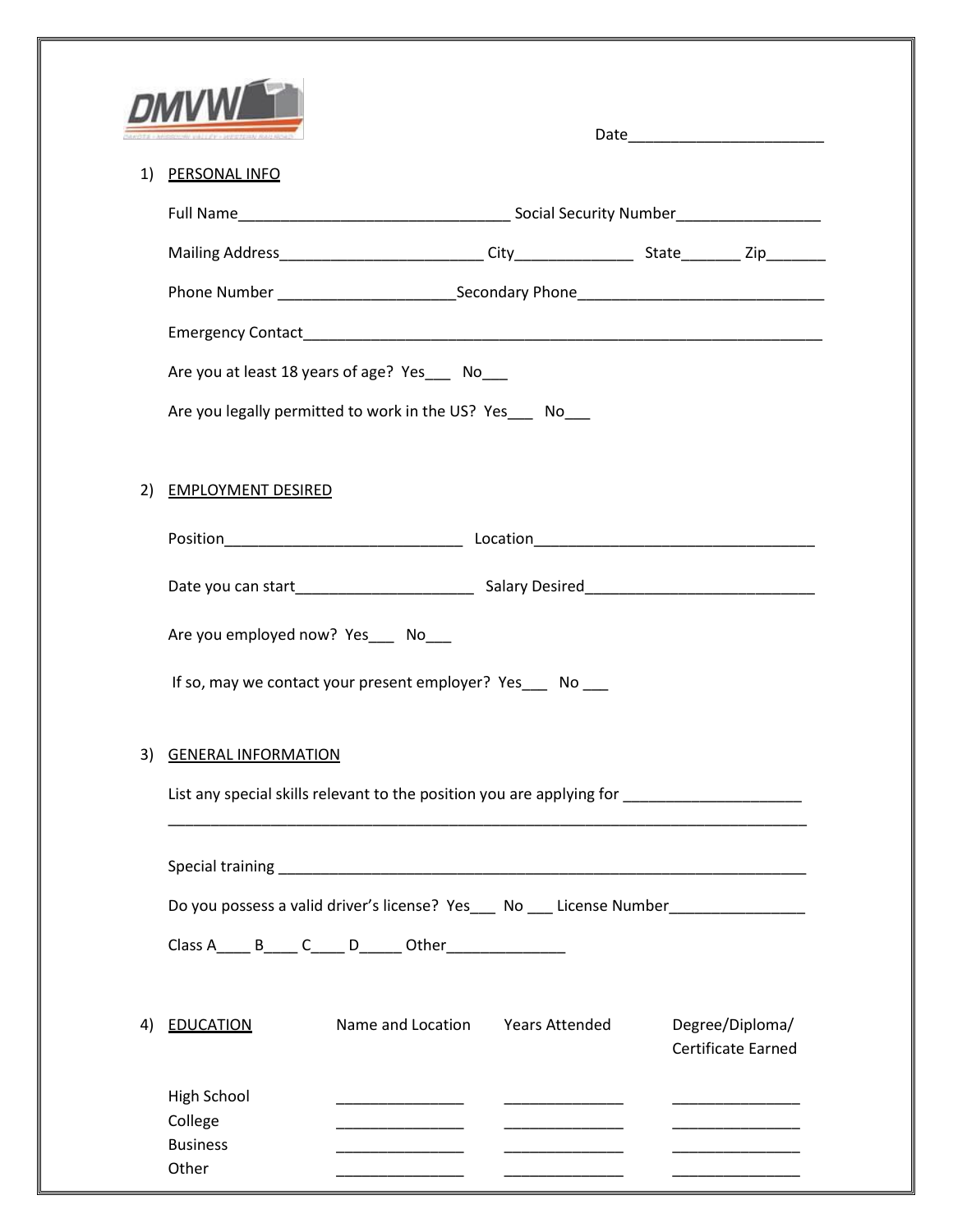| List jobs held, duties performed, and any advancements or promotions while you worked at this |  |  |                                                                                               |  |  |  |
|-----------------------------------------------------------------------------------------------|--|--|-----------------------------------------------------------------------------------------------|--|--|--|
|                                                                                               |  |  |                                                                                               |  |  |  |
|                                                                                               |  |  |                                                                                               |  |  |  |
|                                                                                               |  |  |                                                                                               |  |  |  |
|                                                                                               |  |  |                                                                                               |  |  |  |
|                                                                                               |  |  |                                                                                               |  |  |  |
| List jobs held, duties performed, and any advancements or promotions while you worked at this |  |  |                                                                                               |  |  |  |
| May we contact this employer? Yes_____ No___                                                  |  |  |                                                                                               |  |  |  |
|                                                                                               |  |  |                                                                                               |  |  |  |
|                                                                                               |  |  |                                                                                               |  |  |  |
|                                                                                               |  |  |                                                                                               |  |  |  |
|                                                                                               |  |  |                                                                                               |  |  |  |
|                                                                                               |  |  | List jobs held, duties performed, and any advancements or promotions while you worked at this |  |  |  |